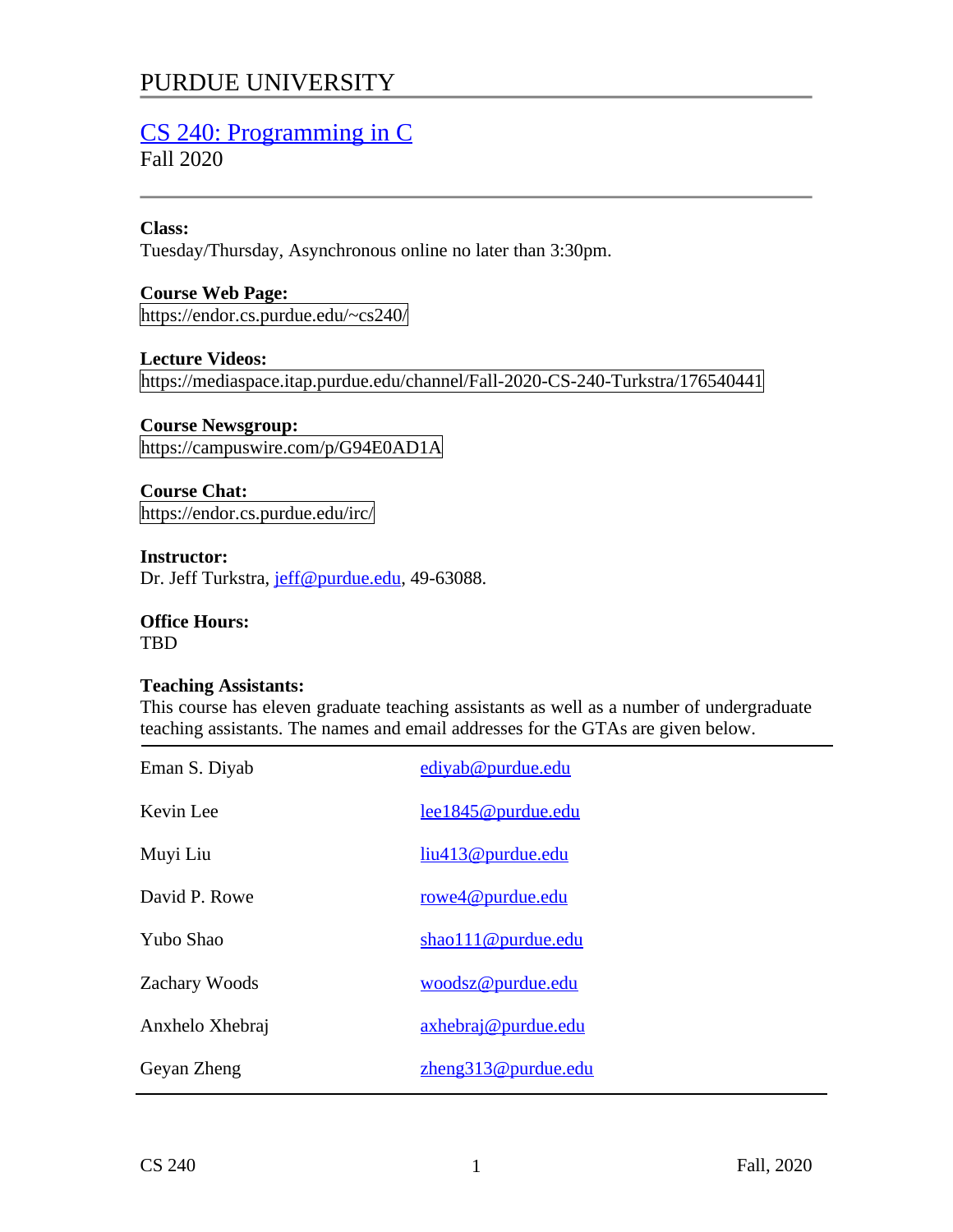# **Text:**

*Required*

The C Programming Language (2<sup>nd</sup> ed); Kernighan and Ritchie; Prentice Hall, March 1988

ISBN-13: 978-0131103627

*Recommended* Beej's Guide to C Programming; Brian "Beej" Hall; 2007 https://beej.us/guide/bgc/

## **Prerequisites:**

Problem Solving and Object-Oriented Programming – CS 18000 Programming proficiency is required

## **Course Outcomes:**

A student who successfully fulfills the course requirements will:

- 1. be able to read and write C programs that use files, both binary and text I/O
- 2. be able to read and write C programs that use structures
- 3. be able to read and write C programs that use dynamic data structures. This outcome encompasses the following concepts:
	- pointers
	- memory allocation and management
	- linked lists and trees

## **Lecture:**

You are expected to watch all lecture videos. Quizzes will be given for randomly selected class sessions. If you must miss a lecture, you are responsible for procuring any material, information, handouts, announcements, etc., that you missed.

# **Preparation for Lectures:**

You should try to read over the relevant pages in the course text before lecture. Additionally, you are expected to check your email, the course website, and the course newsgroup regularly. Here is the *tentative* lecture schedule:

# **Wk Lec Subject**

- 1 1 Course Introduction
	- 2 Compiling, Object Files, Linking, and Execution
- 2 3 #include, File I/O
	- 4 More File I/O, access(), feof(), ferror(), clearerr()
- 3 5 assert(), Random-access File I/O
	- 6 typedef, Introduction to Structures, return
- 4 7 Definition vs. Declaration, Arrays, Memory Layout of Data 8 Binary File I/O
- 5 9 Bitfields, Unions, and Enums
- 10 Introduction to Pointers
- 6 11 More Pointers, Debugging Introduction
	- 12 Address-of Structures, . and -> Operators, malloc() and free()
- 7 13 Brief calloc(), Linked Lists
	- 14 Doubly-Linked Lists, Pointers to Pointers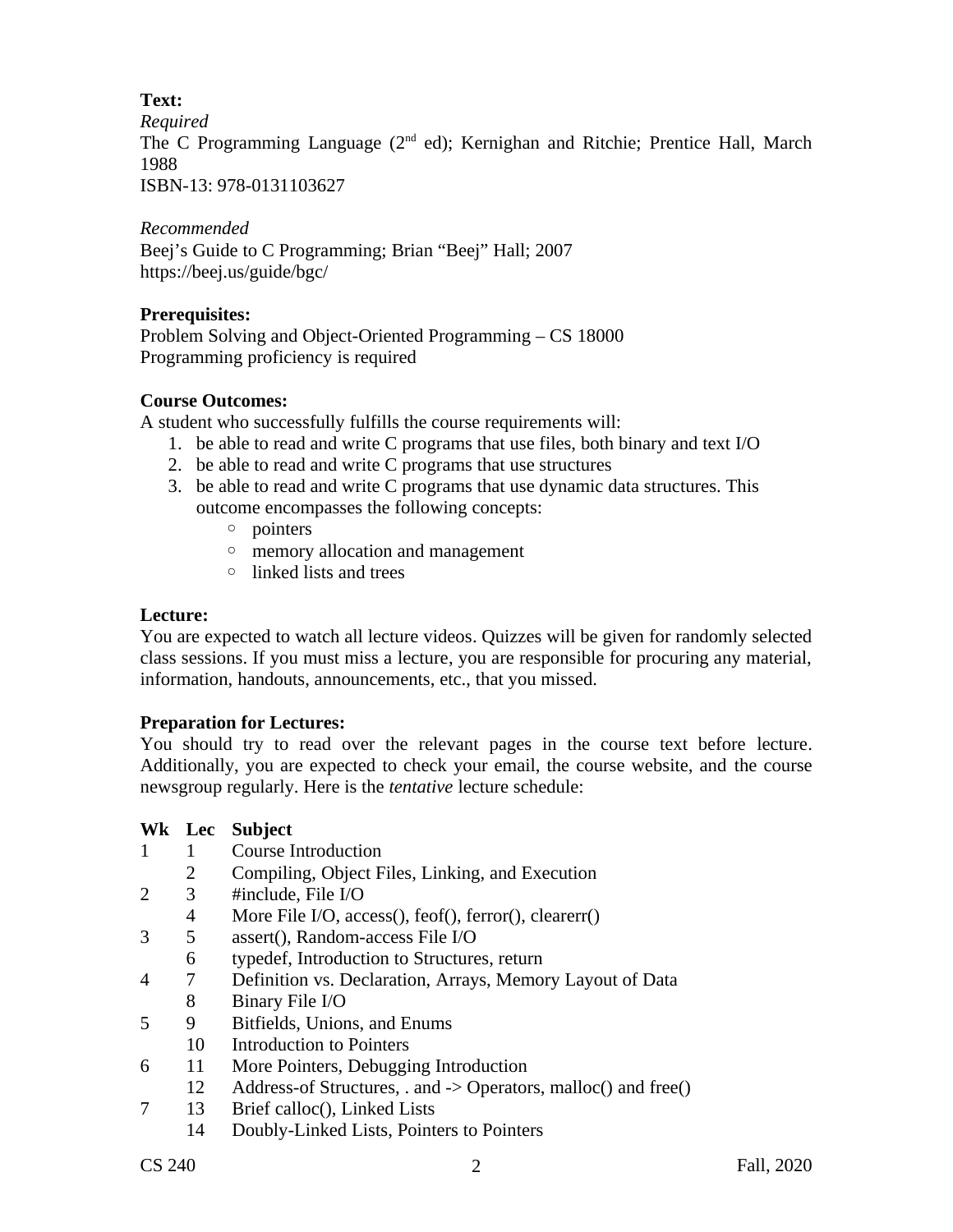- 8 15 Pointer Review, The Many Faces of Zero, Pointers to Functions
	- 16 Pointers to Functions, Recursion
- 9 17 Trees
	- 18 Bitwise Operations, Memory Access
- 10 19 Types, Type Qualifiers, Storage Classes, Structure Alignment
	- 20 C Preprocessor, Casts
- 11 21 void, Callbacks, Efficiency Issues 22 Libraries, Large-scale Development
- 12 23 Random Number Generation, Graphical Programming
- 24 Buffer Overflows, System Calls
- 13 25 More Buffer Overflows, System Calls and Assembly, Core Files and goto 26 Interfacing with Hardware
- 14 27 Makefiles, Bubble Sort, and Networking Basics
	- 28 Networking Wrap-up, The End

## **Lab Sessions:**

There are no formal labs for this course. Lab times are opportunities to work on the homework and ask questions. Attendance (physical or virtual) is optional.

Equivalent virtual resources are available during all lab times. You are strongly encouraged to utilize them. Physical presence in campus labs is unnecessary. Should you find yourself considering attending a lab in person, please remember that you are exposing not just yourself, but others to greater risk.

## **Quizzes:**

There will be a number of unannounced quizzes during lecture. They will be due no later than 48 hours after the release of the lecture video. A score of zero will be given in case of no submission. Quizzes are worth 25 points.

#### **Homework:**

Homework assignments are assigned usually one per week and are due the following week. These are C programs that are submitted electronically. To ensure success, **compile your code on a Linux system, like data.cs.purdue.edu (even remotely), with GCC** and only GCC. For full credit, your code must follow the code standard established for this course (graded as style points). The course webpage has the code standard and examples.

Other important notes on homework:

- 1. ALL HOMEWORK ASSIGNMENTS ARE DUE AT 9:00 PM on Wednesday of the week it is due (with some occasional exceptions).
- 2. If you feel you have a valid reason for not having your work done on time, then send one of the TAs an email **BEFORE** the assignment is due.
- 3. Don't wait until the last minute. If the computer goes down so does your grade.
- 4. Down time and crashes of the computer network are, in general, NOT valid excuses for late or missed assignments.

#### **Project:**

There will be one capstone project for the course worth 30% of your grade. This project will include a number of progress checkpoints. A detailed distribution of points will be included with the project specification. As always, you are expected to work alone.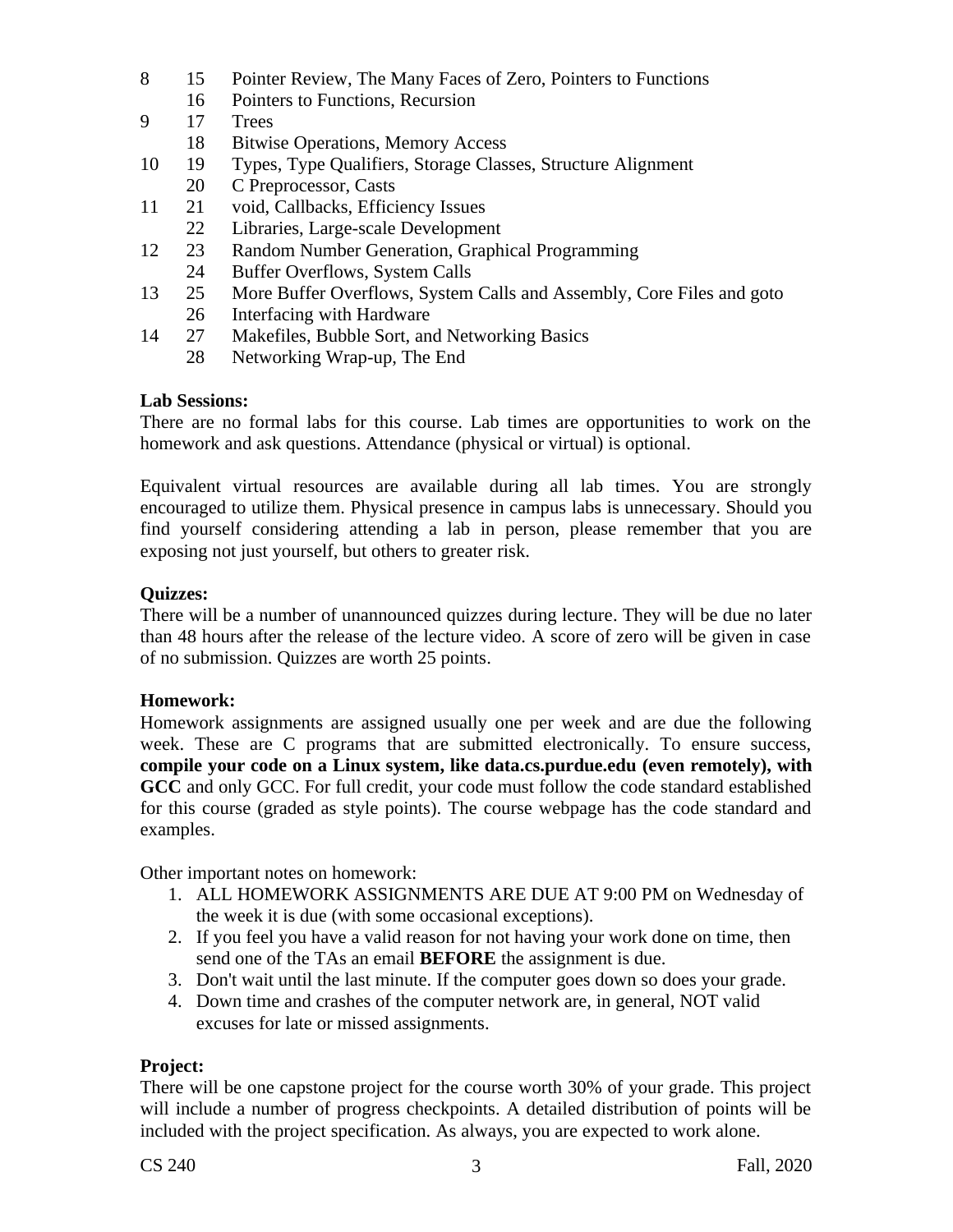## **Regrades:**

Problems regarding grading of assignments and the exam must be resolved within **one week** after the graded work has been returned to you. It is your responsibility to pick up the graded work on time. Grades will not be modified after the one week period.

#### **Late Submissions:**

A penalty of 5% per quarter hour will be charged to all assignments submitted after 9:00 pm on the day the assignment is due. No assignment will be accepted after 11:59 PM on the due date.

#### **Extensions:**

Because of the extended length of time provided for quizzes, homeworks, and the project, extensions are typically only granted in extreme cases and only for university-approved reasons. These include serious illness, family emergency, and official university commitments. In all cases, some form of evidence or documentation must be provided. If the absence is planned (band trips, course field trips, etc.), you must inform your instructor ahead of time. Failure to do so will result in the absence being unexcused.

## **Academic Integrity:**

As a student at Purdue you are subject to the *[Purdue University Student Code of Conduct](http://www.purdue.edu/studentregulations/student_conduct/index.html)*, which enjoins you to respect the highest standards of honesty and integrity. All work that you submit in this course must be your own; unauthorized group efforts are considered academic dishonesty. See the online brochure *[Academic Integrity: A Guide for Students](http://www.purdue.edu/odos/osrr/academic-integrity/index.html)* for definitions and sanctions. Academic dishonesty is a serious offense which may result in suspension or expulsion from the University. In addition to any other action taken, such as suspension or expulsion, a **grade of F** will normally be recorded on the transcripts of students found responsible for acts of academic dishonesty. Students are encouraged to report academic dishonesty to the instructor directly, or to the Office of the Dean of Students.

You may discuss assignments in a general way with other students, but you may not consult anyone else's work. Among other ways to get an F, you are guilty of academic dishonesty if:

- You examine another student's solution to an assignment
- You allow another student to examine your solution to an assignment
- You fail to take reasonable care to prevent another student from examining your solution to an assignment and that student does examine your solution. For example, if you allow another student to check his/her email from your terminal while you step out of the room, you have failed to take reasonable care to prevent him/her from accessing your files.
- You submit an assignment that is not completely your own work
- You share results or notes during quizzes or exams

All work is subject to computer-based comparison and analysis. Do not con yourself into thinking that you can hide any collaboration. The risk of getting caught is too high, and the standard penalty is way too high.

If we find reason to believe that a student or team has cheated on any assignment, we may inform the student or team promptly, or we may decide to silently accumulate evidence against the student or team on later assignments.